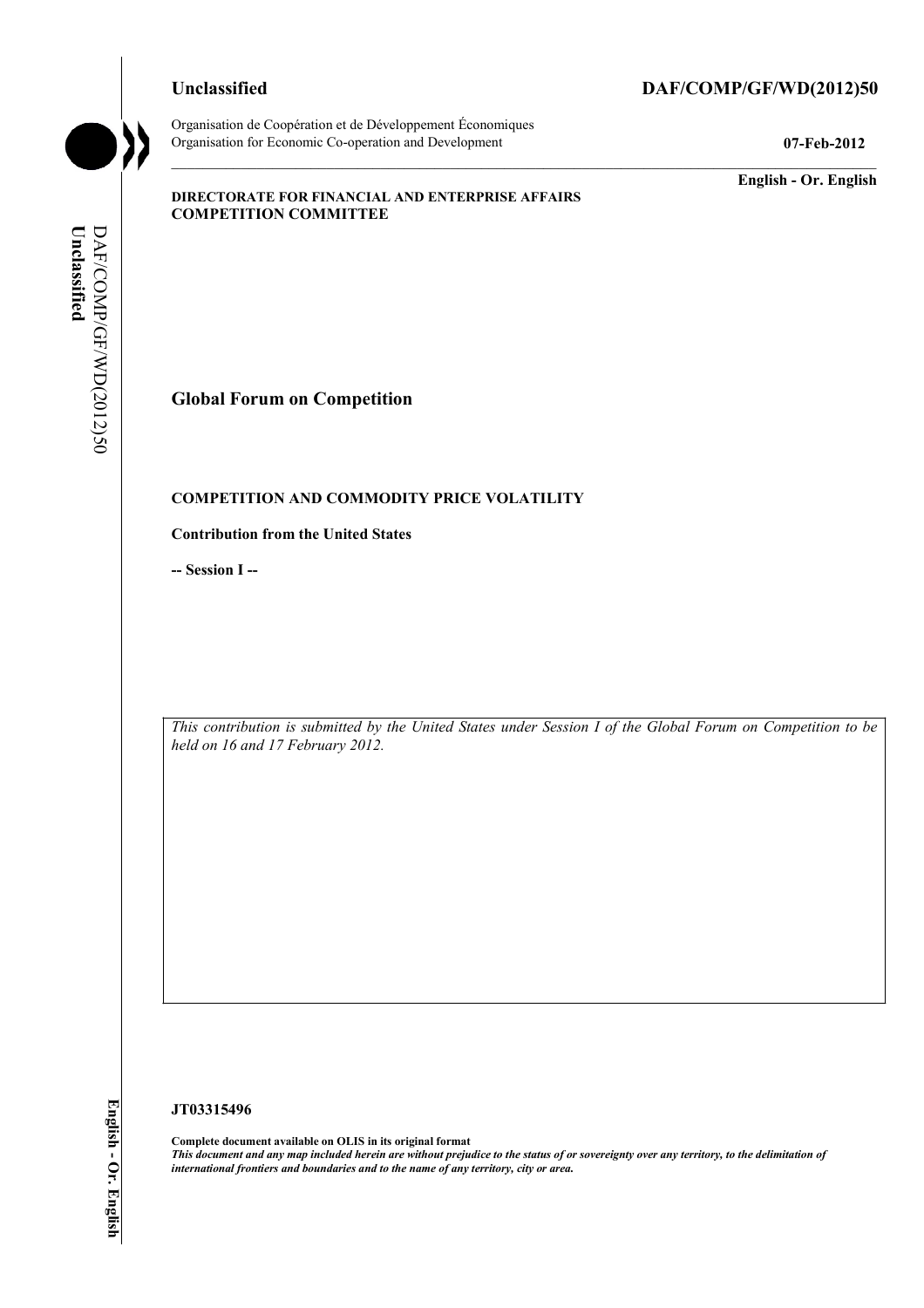# **COMPETITION AND COMMODITY PRICE VOLATILITY**

## **-- United States --**

# **1. Background**

*1.1 In recent years has there been significant volatility in the prices of commodities that are important to the general population in your country? Please briefly provide details (e.g., among others, on the product(s), market(s) and adjacent market(s) concerned and the magnitude and duration of this volatility, be it prices going up or down).* 

 price volatility appears to arise from anticompetitive behavior. However, as we explain below, the FTC has 1. Pursuant to the call for contributions, this submission focuses on price volatility of agricultural and mineral commodities and the role of the U.S. antitrust agencies (Department of Justice "DOJ" and the Federal Trade Commission "FTC," collectively the "Agencies") in evaluating price volatility and addressing competitive concerns in these commodities markets. Given agency expertise, the DOJ activities described center on the agricultural sector, whereas the FTC activities described focus on the gasoline sector. The Agencies generally do not evaluate price volatility outside of specific investigations in which entered into an ongoing price evaluation exercise concerning the gasoline market.

 the issues market participants face in these industries and to promote the value of competition in these 2. In particular instances, such as in certain agricultural commodities sectors, the DOJ has heard from market participants and from some academics that price volatility has been a concern in recent years. For example, in 2010, the DOJ and the U.S. Department of Agriculture held a series of public outreach hearings on issues in agricultural markets, including the seed, livestock, poultry, hog, and dairy sectors.<sup>1</sup> The DOJ's role in these hearings was to listen to and learn from market participants and academics about sectors. Common complaints that arose in these hearings included high input (*e.g.*, food and fuel) prices, low commodity prices, and price volatility.

*1.2 Are the price volatility in these commodities, and the causes of that volatility, global, regional, or domestic?* 

 3. The causes of price volatility for commodities can be global, domestic, or regional, depending on the commodity. For example, factors that determine gasoline prices are complex, involving international crude oil inventories, national wholesale product price discounting, and domestic retail competition. Among the factors driving prices, the most important is the world price of crude oil—FTC staff has concluded that changes in crude oil prices account for approximately 85 percent of the variations in gasoline prices in the United States.<sup>2</sup> Crude oil prices are determined by global supply and demand

 1 For more information about the hearings, *see* http://www.justice.gov/atr/public/workshops/ag2010/.

 $\overline{\mathcal{L}}$  *See also* Federal Trade Commission, Gasoline Price Changes and the Petroleum Industry: An Update <sup>2</sup>*See* Federal Trade Commission, Gasoline Price Changes: The Dynamic of Supply, Demand, and Competition (2005), at p. 7, *available at* http://www.ftc.gov/reports/gasprices05/050705gaspricesrpt.pdf. (2011), at p. 7, *available at* http://www.ftc.gov/os/2011/09/110901gasolinepricereport.pdf.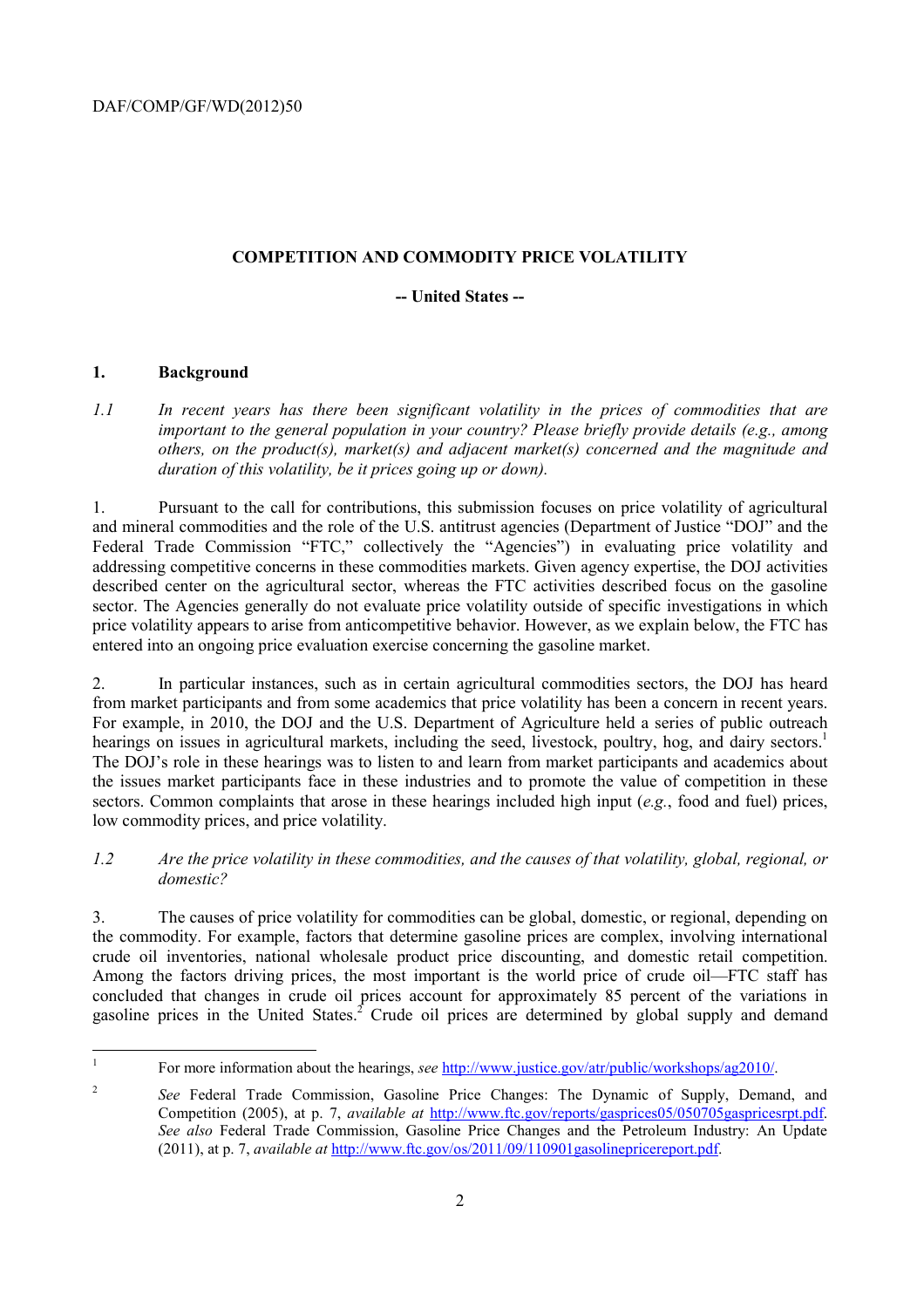limitations of refining, transportation and storage capabilities or product requirements unique to that conditions, most notably by production levels set by OPEC countries. In regional gasoline markets, price changes can also occur due to a unique combination of local supply and demand conditions. The amount of gasoline that can be supplied to a particular region can be inflexible due to various factors, including region. Therefore, sudden supply shortages, perhaps due to a refinery fire or pipeline rupture, can cause a sharp increase in price.

*1.3 Does your agency have any ongoing/pre-emptive monitoring activities in relation to these sensitive commodities? For example, do you routinely monitor prices, quantities or behaviors in these markets (both domestic and foreign markets)?* 

4. In 2002, the FTC began a project to monitor wholesale and retail prices of gasoline in an effort to identify possible anticompetitive activities.<sup>3</sup> Today, this project tracks retail gasoline and diesel prices in some 360 cities across the U.S. and wholesale prices in 20 major U.S. urban areas. The FTC's Bureau of Economics staff regularly receives and reviews data from a private oil price data collection company, as well as from the U.S. Department of Energy and other sources. An econometric model is used to determine weekly whether current retail and wholesale prices are anomalous compared to historical data.

5. The Monitoring Project alerts FTC staff to unusual changes in gasoline and diesel prices so that further inquiry can be undertaken expeditiously. When price increases do not appear to result from marketdriven causes, staff consults with the Energy Information Administration of the Department of Energy. FTC staff also contacts the offices of the appropriate state Attorneys General to discuss the anomaly and appropriate potential actions, including opening an investigation.

6. While the DOJ typically does not undertake preemptive monitoring activities with regard to price volatility, it participates with the FTC and other federal agencies in the Presidentially-mandated Oil and Gas Price Fraud Working Group that monitors oil and gas prices for illegal activity.<sup>4</sup>

7. Both the FTC and DOJ investigate anticompetitive behavior that, in some circumstances, may lead to price volatility.

# **2. Competition law enforcement and formal investigations**

 *2.1 Please provide a brief overview of significant competition law enforcement matters that your agency has undertaken in relation to commodities including: (i) Merger assessments; (ii) Cartels and horizontal agreements;(iii) Vertical restrictions; (iv) Abuse of dominance actions; (v) Any price control or other actions to regulate prices. Please explain how the matter came to the attention of the agency, the substance of the allegation, the analysis undertaken and the remedies imposed (if any).* 

8. In recent years, the Agencies have investigated several matters involving agricultural and mineral commodities.

# *2.1.1 Grain*

9. In 1999, the DOJ challenged the proposed merger between the second and third largest grain traders in North America, Cargill, Incorporated and Continental Grain Company. The DOJ was concerned that the proposed acquisition might result in farmers and other suppliers receiving lower prices for their grain and oilseed crops, including corn, soybeans, and wheat. The area of particular concern was the grain terminals ("elevators") owned by the merging firms. The DOJ's complaint alleged that wheat, corn, and

<sup>3</sup>*See* http://www.ftc.gov/ftc/oilgas/gas\_price.htm.

<sup>4</sup>*See* http://www.justice.gov/opa/pr/2011/April/11-ag-500.html.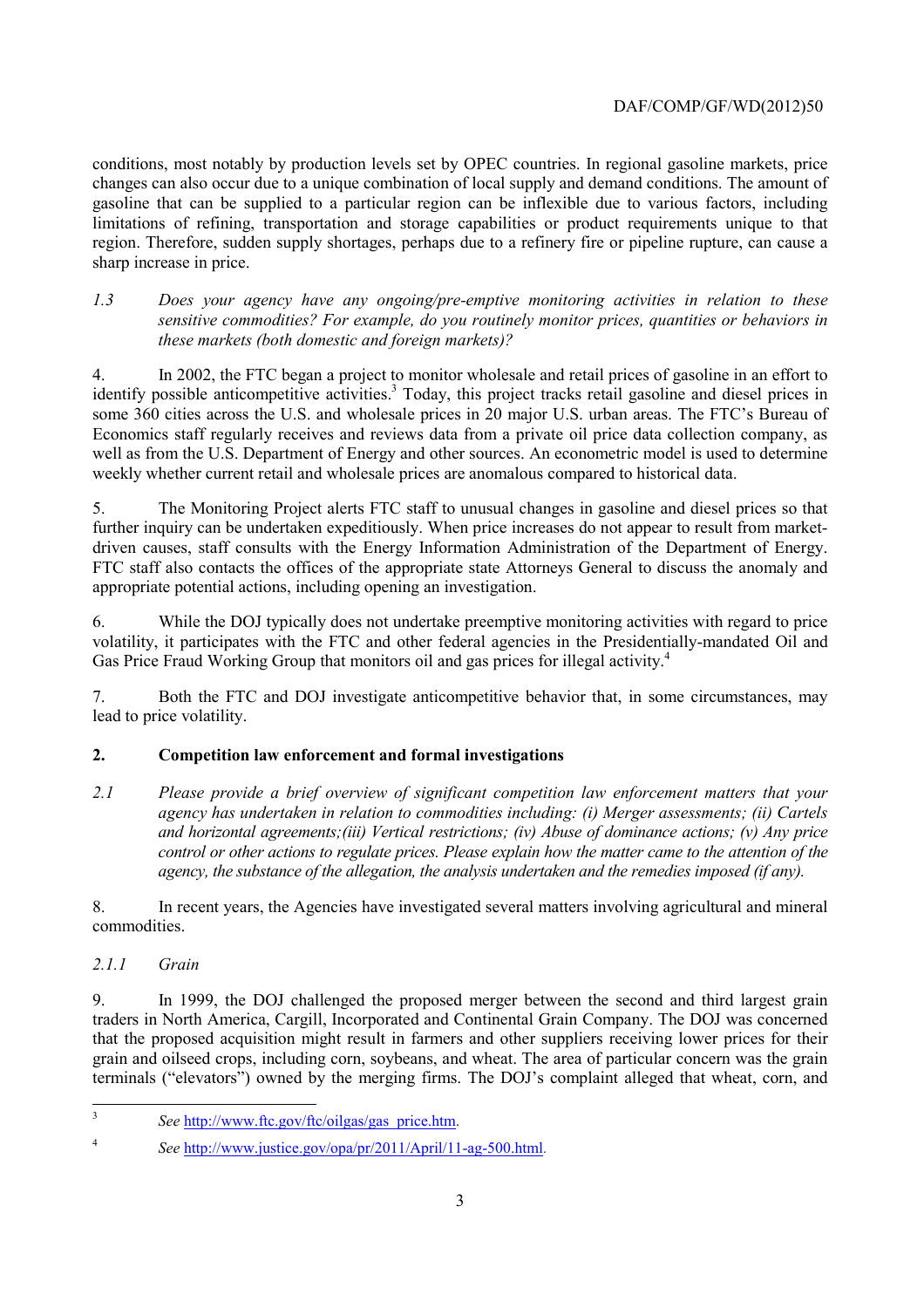## DAF/COMP/GF/WD(2012)50

port terminals to third parties in several regions, including the Pacific Northwest, California, and Texas.<sup>5</sup> soybeans each constituted a relevant product market and that many farmers and other suppliers located within overlapping Cargill/Continental draw areas depended solely on competition among Cargill, Continental, and perhaps a small number of other nearby grain companies to obtain a competitive price for their products. The merger, the DOJ alleged, would significantly lessen that competition. In July 1999, the case was settled with a judicial consent decree that required the merging companies to divest a number of

## *2.1.2 Cattle*

10. In October 2008, the DOJ filed suit to block the proposed acquisition by JBS S.A., at that time the third-largest U.S. beef packer, of National Beef Packing Company LLC, the fourth-largest U.S. beef packer.<sup>6</sup> The DOJ alleged that the proposed merger, combining two of the top four U.S. beef packers, would lessen competition among packers in the production and sale of USDA-graded boxed beef throughout the United States and would lessen competition among packers for the purchase of fed cattle (cattle ready for slaughter) in certain regions of the United States. As a result of this lessened competition, the merger would have resulted in lower prices paid to cattle suppliers and higher beef prices for consumers. In February 2009, the parties abandoned their merger.

## *2.1.3 Chickens*

 limiting the amount or types of compensation offered to local farmers. In June 2011, the DOJ entered into the former Tyson plant, which would enhance George's ability and financial incentive to operate the 11. In May 2011, the DOJ filed a complaint challenging chicken processor George's Family Farms' consummated acquisition of a competing Tyson Food's processing plant.<sup>7</sup> The acquisition reduced from three to two the number of local processing plants in the Shenandoah Valley area of Virginia and West Virginia. The complaint alleged that George's acquisition of the Tyson plant had the potential to lessen competition between the remaining processors and might allow George's to exercise monopsony power by a settlement with George's pursuant to which the company agreed to make certain capital investments in acquired plant at a greater scale than Tyson had done.<sup>8</sup> The DOJ reasoned that the increase in output at the plant resulting from the required improvements would minimize the risk that farmers would be harmed.

 growers. The DOJ determined that the merger would not enhance market power on the buying side of the 12. In 2011, the DOJ investigated, but declined to challenge, another proposed acquisition in the chicken processing industry.<sup>9</sup> In that matter, Perdue Farms Inc.'s parent company, FPP Family Investments, acquired Coleman Natural Foods. The DOJ's investigation focused on the potential effects of the transaction on competition among chicken processors for the purchase of services from chicken

- <sup>6</sup> Press Release, U.S. Dep't of Justice, Justice Department Files Lawsuit to Stop JBS S.A. from Acquiring National Beef Packing Co. (Oct. 20, 2008), *available at*  http://www.justice.gov/atr/public/press\_releases/2008/238382.htm.
- 7 Press Release, U.S. Dep't of Justice, Justice Department Files Antitrust Lawsuit Challenging George's Inc.'s Acquisition of Tyson Foods Inc.'s Harrisonburg, Va., Poultry Processing Complex (May 10, 2011), *available at* http://www.justice.gov/opa/pr/2011/May/11-at-593.html.
- 8 Press Release, U.S. Dep't of Justice, Justice Department Reaches Settlement with George's Inc. (Jun. 23, 2011), *available at* http://www.justice.gov/opa/pr/2011/June/11-at-829.html.
- <sup>9</sup> Press Release, U.S. Dep't of Justice, Statement of the Department of Justice's Antitrust Division on Its Decision to Close Its Investigation of Perdue's Acquisition of Coleman Natural Foods (May 2, 2011), *available at* http://www.justice.gov/opa/pr/2011/May/11-at-555.html.

 5 Press Release, U.S. Dep't of Justice, Justice Department Requires Divestitures in Cargill's Acquisition of Continental Grain (Jul. 8, 1999), *available at*  http://www.justice.gov/atr/public/press\_releases/1999/2554.htm.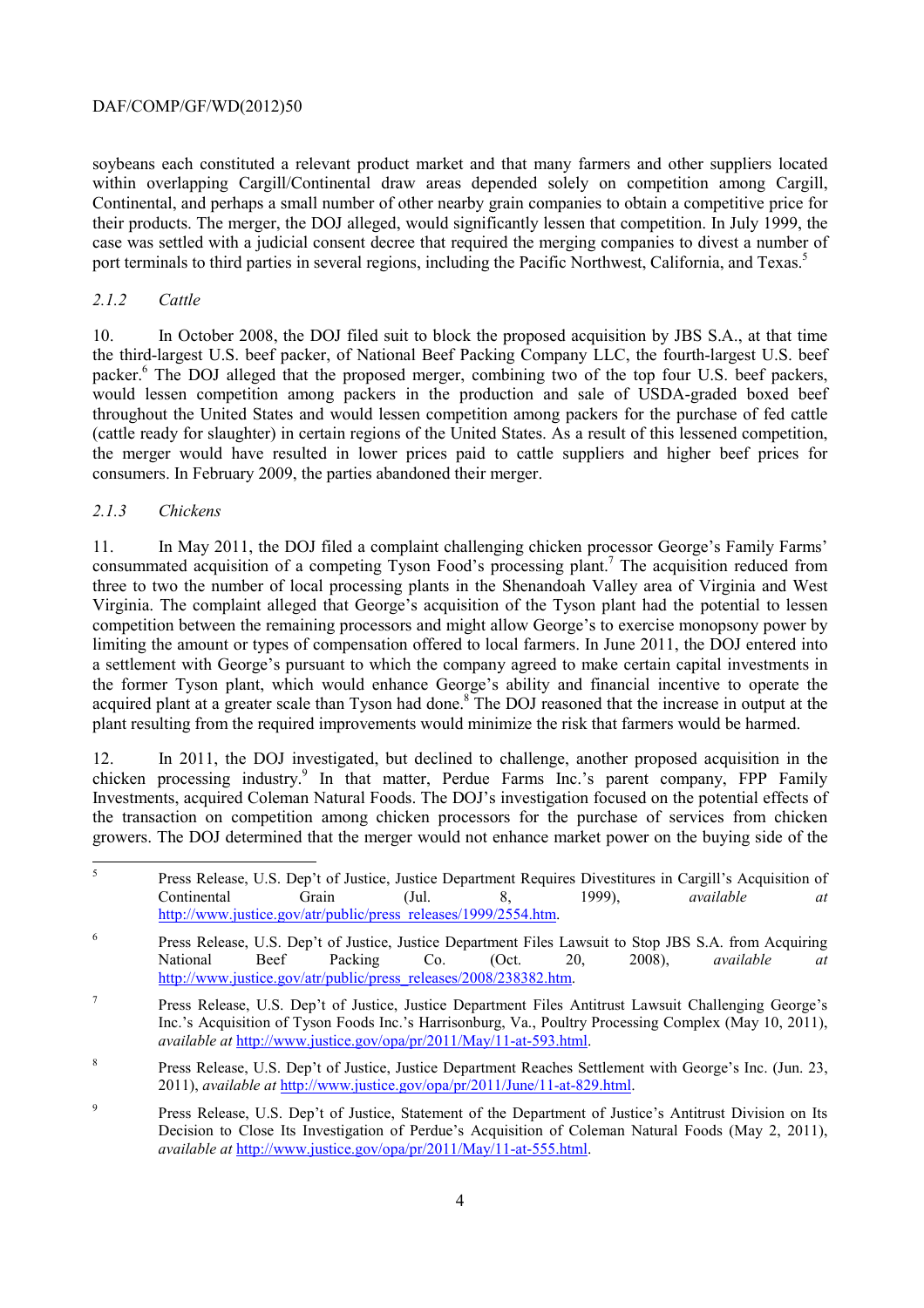coordination in this case. In a closing statement, the DOJ indicated that, while the multi-market contact in future transactions, especially those involving agricultural markets where processors interact in market because Perdue's and Coleman's facilities did not overlap in any local regions. The DOJ also considered whether the transaction might increase the possibility of coordination under several theories, including a "multi-market contact" theory, which suggests that firms may find it more feasible to coordinate on terms, such as payment for grower services, as they interact in more numerous regions. The DOJ determined, however, that adding an additional point of contact was not likely to increase the risk of theory did not apply given the specific facts of this matter, the DOJ will continue to consider its application numerous local markets for the purchase of goods or services from producers.

## *2.1.4 Milk*

 $\overline{a}$ 

13. In January 2010, the DOJ filed a civil antitrust lawsuit against Dean Foods Company, challenging its April 2009 acquisition of Foremost Farms USA's Consumer Products Division, alleging that the merger eliminated substantial competition between the two companies in the sale of milk to schools, grocery stores, convenience stores, and other retailers in Illinois, Michigan, and Wisconsin.<sup>10</sup> Dairy processors, such as Dean and Foremost, purchase raw milk from dairy farms and agricultural cooperatives to pasteurize and package. The processors then distribute and sell the milk to school districts, supermarkets, grocery stores, and other commercial customers. In the school milk market, the DOJ alleged that the merger left many districts with a monopoly provider and in others reduced the number of bidders from three to two. In the market for sale of milk to supermarkets, grocery stores, and other commercial customers, the DOJ alleged that the acquisition eliminated the substantial competition between Dean and Foremost and that it made it easier for Dean to coordinate with the remaining milk processors. In March 2011, the DOJ reached a settlement with Dean that required it to divest a significant milk processing plant and related assets that it acquired from Foremost, as well as a popular brand name.<sup>11</sup>

 district court of the DOJ's original complaint, a successful appeal by the DOJ to the court of appeals, and 14. In April 2003, the DOJ filed a civil antitrust lawsuit challenging Dairy Farmers of America's ( $DFA's$ ) significant partial investment in two rival dairies ( $Flav-O-Rich$  and Southern Belle).<sup>12</sup> DFA is a multi-billion dollar cooperative of thousands of dairy farmers. Its primary mission is to secure a steady sale of raw milk for its farmers at the highest price. Prior to February 2002, DFA held a 50% equity stake in the company that owned and operated the Flav-O-Rich dairy. The other 50% equity stake was held by the Allen Family Limited Partnership. In February 2002, DFA acquired 50% of the voting stock of Flav-O-Rich's biggest competitor, the Southern Belle Dairy. The DOJ alleged that DFA's partial acquisition of Southern Belle gave it both the economic incentive and the ability to reduce competition between the dairies. The complaint alleged that the dairies were the only two competitors for a significant number of customers, that entry or expansion would not prevent increased prices and a reduction in service, and that the transaction yielded no efficiencies to outweigh the likely competitive harm. Following dismissal by the remand of the case to the district court, the DOJ and DFA entered into a settlement agreement requiring DFA and the Allen Family Limited Partnership to sell the Southern Belle dairy plant to another firm.

<sup>10</sup> Press Release, U.S. Dep't of Justice, Justice Department Files Antitrust Lawsuit Against Dean Foods Company (Jan. 22, 2010), *available at* http://www.justice.gov/atr/public/press\_releases/2010/254435.htm.

<sup>11</sup> Press Release, U.S. Dep't of Justice, Justice Department Reaches Settlement with Dean Foods Company (Mar. 29, 2011), *available at* http://www.justice.gov/opa/pr/2011/March/11-at-388.html.

<sup>12</sup> 12 Press Release, U.S. Dep't of Justice, Justice Department Files Lawsuit Against Dairy Farmers of America Inc. and Southern Belle Dairy Co. LLC to Restore Competition in School Milk Sales (Apr. 24, 2003), *available at* http://www.justice.gov/opa/pr/2003/April/03\_at\_253.htm.

 $13$ with 13 Press Release, U.S. Dep't of Justice, Justice Department Obtains Dairy Processor Divestiture in Settlement with Dairy Farmers of America (Oct. 2, 2006), *available at*  http://www.justice.gov/opa/pr/2006/October/06\_at\_672.html.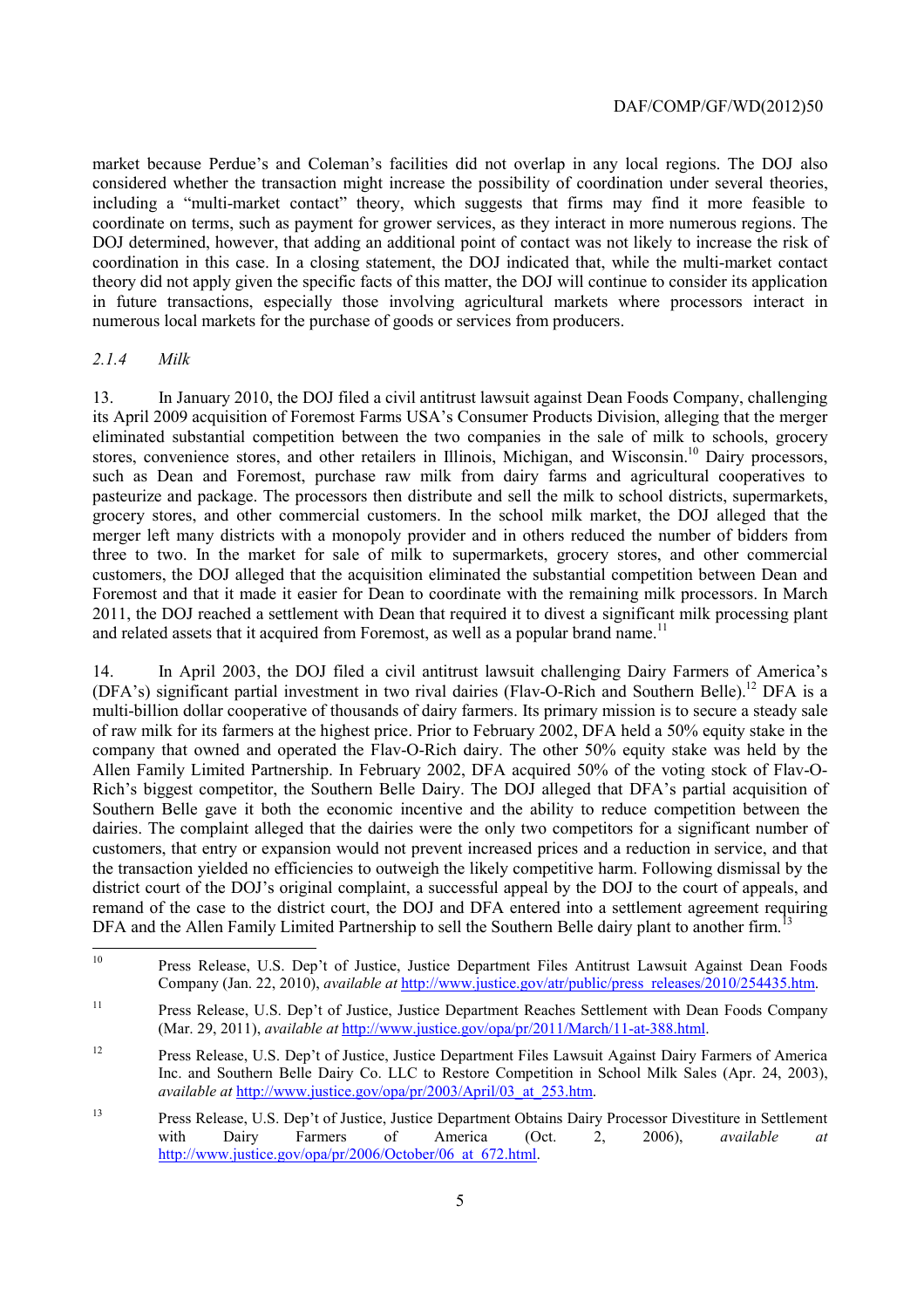## DAF/COMP/GF/WD(2012)50

## *2.1.5 Gasoline*

15. On June 20, 2011, in light of recent increases in crude oil and refined petroleum product prices and profit margins, the FTC disclosed an investigation to determine whether certain oil producers, refiners, transporters, marketers, physical or financial traders, or others (1) have engaged or are engaging in practices that have lessened or may lessen competition—or have engaged or are engaging in manipulation—in the production, refining, transportation, distribution, or wholesale supply of crude oil or petroleum products; or (2) have provided false or misleading information related to the wholesale price of crude oil or petroleum products to a federal department or agency.<sup>14</sup> This pending investigation serves as an example of how pricing behavior may trigger an investigation of whether anticompetitive practices are involved.

16. In June 2005, the FTC acted to save consumers hundreds of millions of dollars in higher gasoline prices by accepting two consent orders to resolve the Commission's administrative monopolization complaint against Union Oil Company (Unocal) and competition concerns arising from Chevron's proposed \$18 billion acquisition of Unocal.<sup>15</sup> The settlements focused primarily on resolving allegations of monopolization through anticompetitive abuses of the regulatory process related to California reformulated gasoline in connection with certain Unocal patents. However, the merger also raised concerns that Chevron could use information obtained through patent licenses to facilitate coordinated interaction among itself and other refiners and marketers, leading to higher prices for reformulated gasoline. By the terms of the order, the combined firm agreed not to enforce its relevant patents or collect royalties on those patents.<sup>16</sup>

*2.2 Has your agency undertaken a market study into any commodity or commodities? Please explain what triggered the market study, the substance of the allegation, the analysis undertaken and the remedies imposed (if any).* 

 dissemination has long been one of the chief justifications for the existence of the Federal Trade 17. The Federal Trade Commission Act ("FTC Act") explicitly authorizes the FTC to "gather and compile information concerning . . . the organization, business, conduct, practices and management" of persons and of corporations.<sup>17</sup> As commentators have noted, "the gathering of information and its Commission."<sup>18</sup>

18. The FTC often initiates studies at the request of the U.S. Congress, the President, and Congressional oversight committees. Although to some extent these requests determine the scope of an inquiry, the FTC refines further the focus of the study in light of the substantial cost of undertaking a study and other considerations. In response to higher gasoline prices during the spring and summer of 2006, the FTC completed an extensive, Congressionally-mandated investigation to determine whether gasoline prices were being affected by illegal "manipulation" or "cheating." The investigation "revealed no

 <sup>14</sup>*See* http://www.ftc.gov/os/2011/06/110620petroleuminvestigation.pdf.

<sup>15</sup>*See* FTC, Dual Consent Orders Resolve Competitive Concerns About Chevron's \$18 Billion Purchase of Unocal, FTC's 2003 Complaint Against Unocal, *available at*  http://www.ftc.gov/opa/2005/06/chevronunocal.shtm*.* 

<sup>16</sup> The FTC has investigated several mergers in the petroleum industry, including *Shell/Texaco*, *BP/Amoco*, *Exxon/Mobil*, *Chevron/Texaco*, and *Phillips/Conoco*. For a list of FTC merger enforcement actions in the petroleum industry since 1981, *see* http://www.ftc.gov/ftc/oilgas/charts/merger\_enforce\_actions.htm*.* 

 $15 \text{ U.S.C. }$  § 46(a).

<sup>18</sup> <sup>18</sup>*See* William Breit and Kenneth G. Elzinga, "Information for antitrust and business activity: line of business reporting," *in* THE FEDERAL TRADE COMMISSION SINCE 1970: ECONOMIC REGULATION AND BUREAUCRATIC BEHAVIOR 98 (Kenneth W. Clarkson & Timothy J. Muris eds. 1981).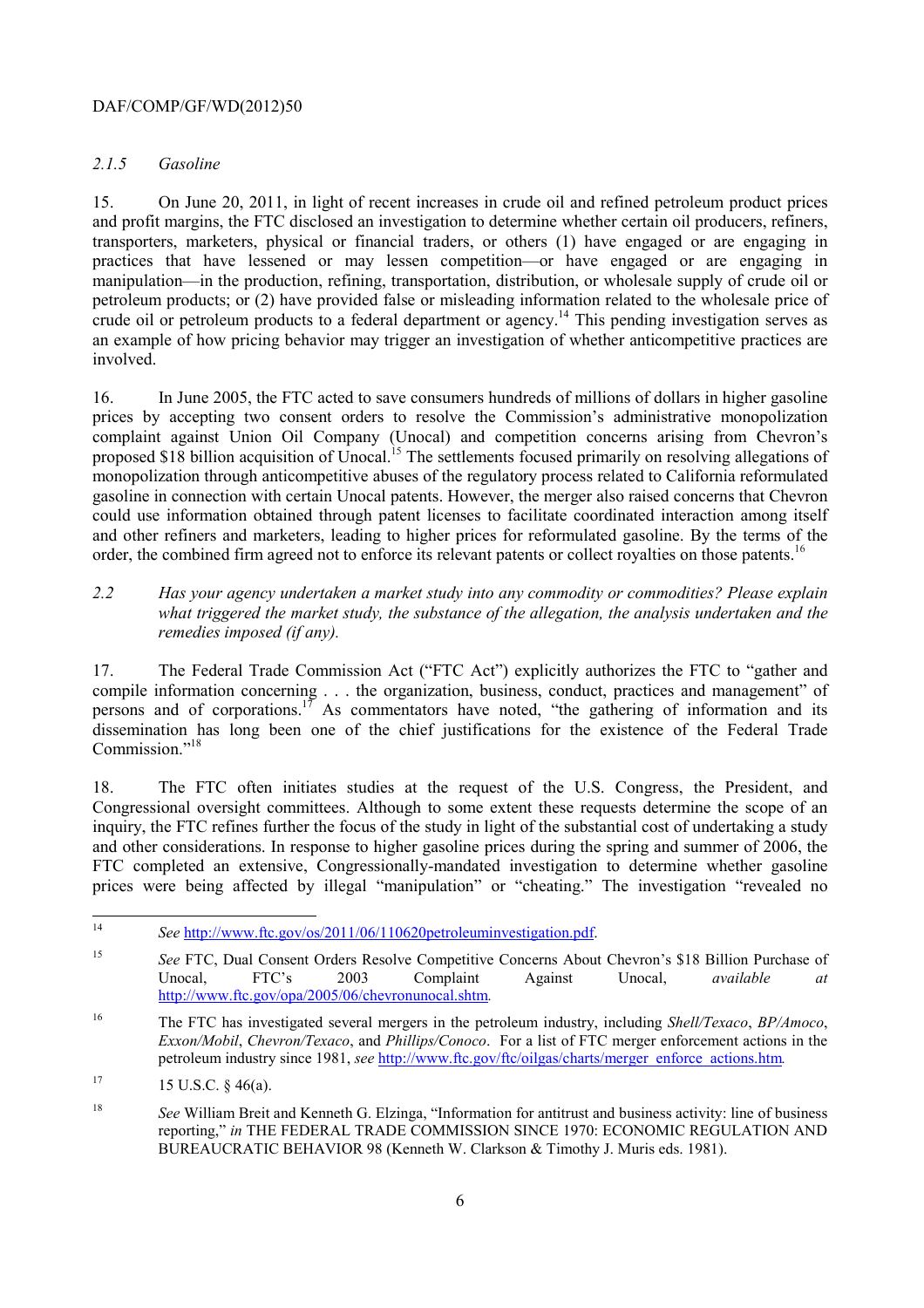evidence that refiners conspired to restrict supply or otherwise violated the antitrust laws"<sup>19</sup> and found, rather, that the "price increases were caused by a confluence of factors reflecting the normal operation of the market."<sup>20</sup>

changes in 2005,<sup>21</sup> which the FTC Bureau of Economics updated in 2011.<sup>22</sup> 19. The FTC also performs studies on its own initiative of industries, such as gasoline, that are of particular importance to consumers. These studies frequently build on experience the agency has gained in enforcement matters. For example, as noted above, the FTC published its market study on gasoline price

- 20. The DOJ does not have statutory authority to conduct general market studies.
- *investigate commodities markets or requests for the competition authority to put downward 2.3 Has your agency received requests from governments or other parts of society to formally pressure on prices where there has not been information or evidence suggesting anticompetitive behavior? What was the nature and circumstances of the request and how did your agency respond?*

21. From time to time, the Agencies receive requests from government components or market participants to investigate anticompetitive behavior, such as the Congressional mandate that the FTC perform a gasoline-sector investigation in response to higher gasoline prices in 2006. When it appears that the cited behavior may raise antitrust concerns, the Agencies will open an investigation. However, input prices, commodity prices, or price volatility that result from market forces, rather than anticompetitive practices, are not the concern of the U.S. antitrust laws. The U.S. antitrust laws are not price-control statutes, and any responses to price volatility, outside of ensuring a competitive marketplace, would require legislative involvement.

<sup>19</sup> Federal Trade Commission, *Report on Spring/Summer 2006 Nationwide Gasoline Price Increases*, at 3, *available at* http://www.ftc.gov/reports/gasprices06/P040101Gas06increase.pdf.

<sup>20</sup>*Id.* at 26.

<sup>&</sup>lt;sup>21</sup> See Federal Trade Commission, Gasoline Price Changes: The Dynamic of Supply, Demand, and Competition (2005), at 7, *available at* http://www.ftc.gov/reports/gasprices05/050705gaspricesrpt.pdf.

<sup>&</sup>lt;sup>22</sup> See Federal Trade Commission, Gasoline Price Changes and the Petroleum Industry: An Update (2011), at 7, *available at* http://www.ftc.gov/os/2011/09/110901gasolinepricereport.pdf.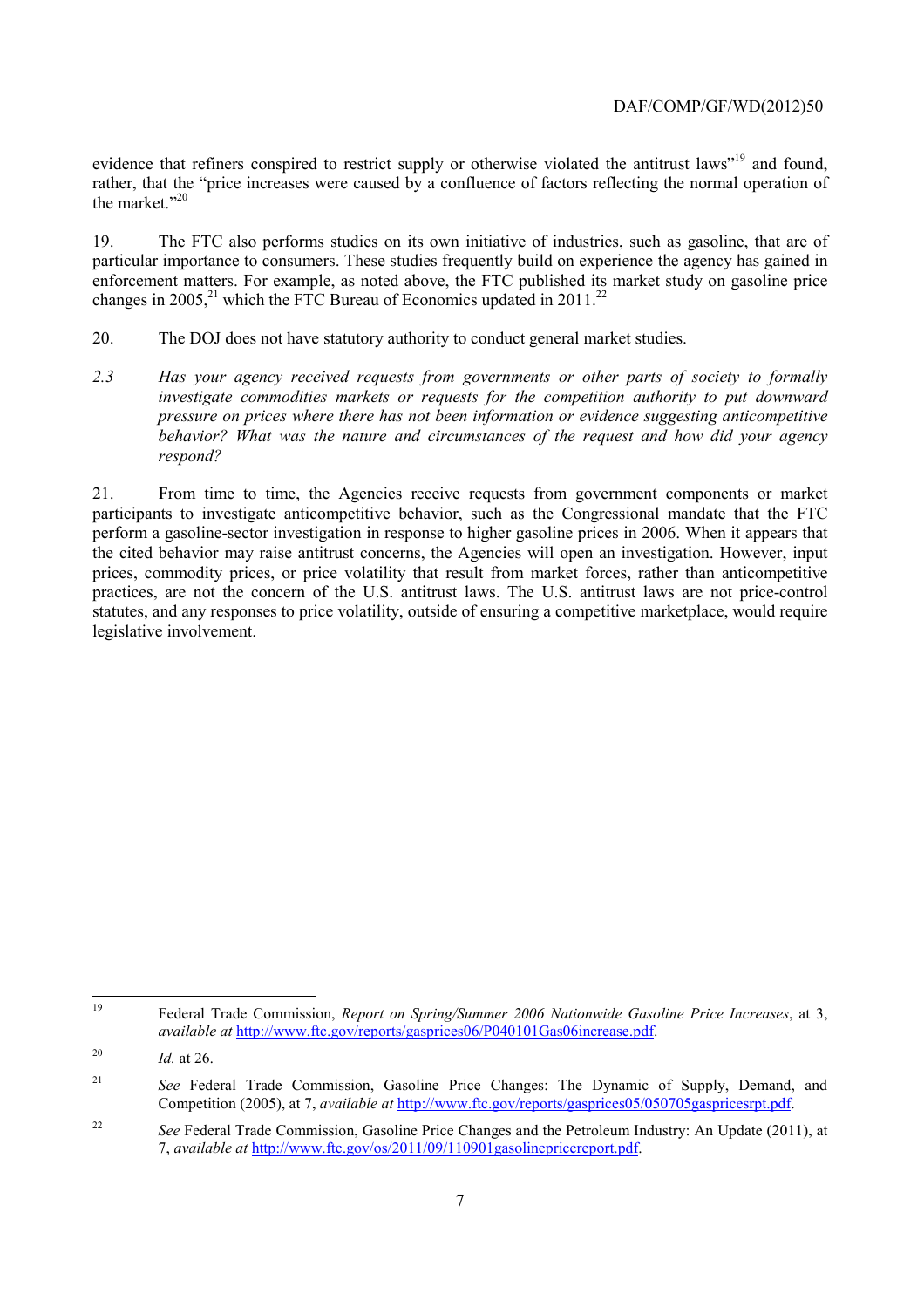## DAF/COMP/GF/WD(2012)50

## **3. Advocacy opportunities and challenges**

*3.1 Has your agency had the opportunity to improve the efficiency and effectiveness in commodities markets through advocacy? For example, have you had the opportunity to recommend or advise on commodity price deregulation? Have you had the opportunity to advise on the reform of government or private sector monopolies for the purchase or sale of particular commodities for domestic consumption or export (i.e. single desks)? Have you had the opportunity to advise on the reform of regulations that fix or control prices or quantities? What was the commodity, the nature of the reform and the outcome?* 

*advice did the agency provide and what was the result? Has your agency been confronted by a government proposal to address pressing concerns about commodity prices that did impede competition (or would have impeded competition if it had been introduced)? What was the nature of the problem that the government was seeking to address? What was the timing and political constraints upon your opportunity to provide advocacy? What* 

*advice did the agency provide and what was the result? Please describe any preemptive steps available to your agency to: (i) Reduce the risk of commodity price volatility becoming a problem in your country? (ii) Reduce the risk that governments or public societies seek policy responses to problematic commodity price volatility that would impede competition?* 

marketplace.<sup>23</sup> 22. Advocating for competition is an important part of the Agencies' missions. This advocacy takes a number of forms, including providing testimony or comments on proposed federal and state legislation and regulations, advising Executive Branch components on competition issues, and advocating for competition principles in public fora. The Agencies aim their advocacy at a broad range of industries across the economy, including various commodities sectors. For example in 2010, the DOJ, along with the U.S. Department of Agriculture, held a series of public outreach hearings on issues in agricultural markets, including the seed, livestock, poultry, hog, and dairy sectors. As noted above, the DOJ's role in these hearings was to listen to and learn from market participants and academics about the issues participants face in these industries and to promote the value of competition in these sectors. Volatility in commodity prices, particularly in recent years, was one issue market participants and academics touched on in these hearings. Similarly, the FTC has testified before U.S. Congressional committees about the role of market forces and competitive dynamics in petroleum markets and its initiatives to protect a competitive

23. The Agencies rely on their competition advocacy efforts to reduce the risk that the federal government or state governments will seek policy responses to issues in various markets, including the commodities markets, that would impede competition. To the extent that legislative or regulatory proposals addressing the commodities sector, or other sectors, may implicate competition issues, the Agencies may, through formal channels or informal consultation, provide views to legislators or regulators. For example, in 2004, the DOJ filed a post-hearing memorandum before the U.S. Department of Agriculture opposing a proposed federal marketing agreement that would have authorized an administrative committee to control the quantity of hops, grown in certain states, that producers could market.<sup>24</sup> The DOJ argued that the hops industry was competitive and that the proposal to allow the committee to artificially restrict the hops

 $23$ <sup>23</sup>*See* http://www.ftc.gov/ftc/oilgas/testimony.htm*. See also* http://www.ftc.gov/ocr/testimony/index.shtml*.* 

<sup>&</sup>lt;sup>24</sup> Post-Hearing Memorandum from the U.S. Dep't of Justice on Proposed Marketing Order No. 991, Hops Produced in Washington, Oregon, Idaho, and California, to the United States Dep't of Agriculture, Docket No.: AO-F&V-991-A3; FV03-991-01 (Feb. 18, 2004), *available at*  http://www.justice.gov/atr/public/comments/202477.htm.